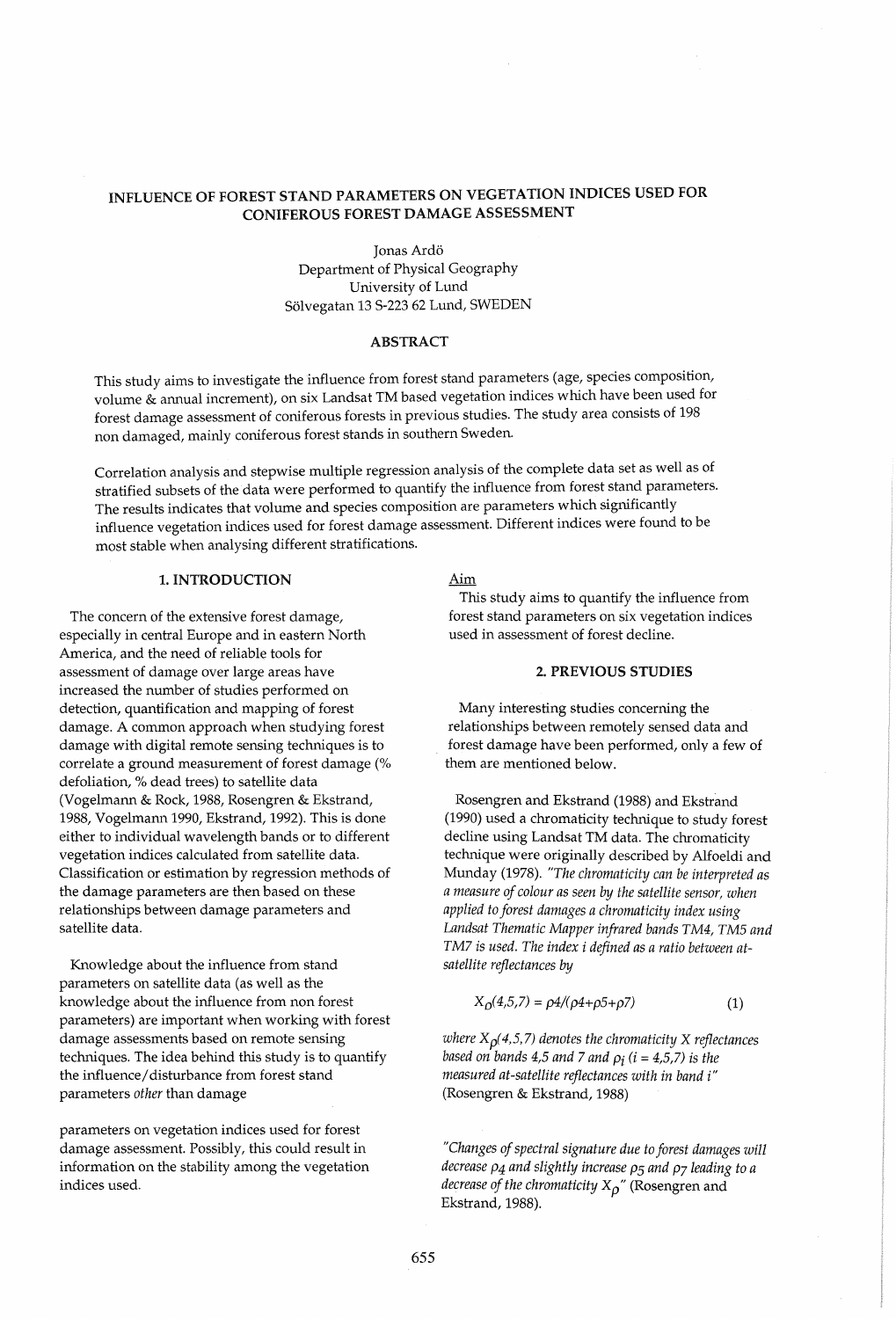A chromaticity classification of the Izerskie forest in Poland yielded a classification accuracy of 76 % for four damage classes (Rosengren & Ekstrand 1988). When evaluating methods for multi-scene damage assessment, TM4/TM4+TM5+TM7 were found to be the most appropriate chromaticity index, partly due to a capability to detect severe damages, and partly due to lower atmospheric distortions in the near infrared (NIR) and short wave infrared (SWIR) bands. The most important error sources seem to be mixing of species and the accuracy with which spruce and pine could be separated. Small classification confusion between mixed forest (spruce-deciduous) and healthy spruce forest were found. In the middle infrared channel, TM7, pine was confused with dead or heavily impaired spruce forests and in the near infrared channel, TM4, with less impaired spruce (Rosengren & Ekstrand, 1988).

A study performed in Sweden (Ekstrand 1990) resulted in a correlation of -0.70 between a chromaticity index (TM4/TM2+TM4+TM7) and needle loss and a correlation of -0.80 of TM1+TM3 against needle loss. Included were 22 test sites with 85-100% spruce and < 5 % hardwood, on ground sloping < 5°. *"The main confusion between defoliation classes was caused by both large hardwood components (5- 15%) and defoliation levels above 40* % *needle loss".* 

Ekstrand (1992) studied the relationship between satellite data (Landsat TM) and forest parameters, forest damage parameters and topographic parameters. A correlation of -0.75 were found between Thematic Mapper band 4 and needle loss. No significant correlation between satellite data and ground measured crown closure, nor between satellite data and timber volume  $(m^3 \text{ ha}^{-1})$  were found in an area with crown closure between 40% and 65%.

Investigations in the United States presents strong relationships between remotely sensed data and degree of forest decline (Vogelmann & Rock, 1986, 1988, Vogelmann 1990).

Vogelmann & Rock (1988) presented R<sup>2</sup> values of 0.92 respectively 0.84 for mean conifer damage versus TM5/TM4 (1.65/0.83  $\mu$ m) respectively TM7/TM4 (2.22/0.83  $\mu$ m) band ratios in a study performed in north-eastern United States. The use of SWIR/NIR ratios for damage detection are based on that spectral reflectance in the SWIR region are sensitive to moisture differences and the NIR region is sensitive to changes in cellular structure. It is stated in the study that *"it is reasonable that the indices used in this study (1.65/0.83* pm *and 2.22/0.83* pm *band ratios) measure not one but several different highly correlated and largely inseparable vegetation parameters (biomass, damage, water content)".* 

Vogelmann (1990) performed a comparison between two Landsat Thematic Mapper derived vegetation indices for measuring forest damages in north-eastern United States. A evaluation of the relative effectiveness between the normalised difference vegetation index (NDVI) (TM4-

TM3/TM4+TM3) and a SWIR/NIR (TM5/TM4) were carried out. Vogelmann found that *"mean 0.66*  pm *and* 1.65 *11m band values were consistently higher for the portions of the fir waves characterised by high levels of mortality then for the portions characterised by low levels of mortality. Conversely. mean 0.83 (TM4) 11m band values were consistently lower for the portions of the fir waves characterised by high levels of mortality than for the portions characterised by low levels of mortality".* 

Vogelmann (1990) suggests that a SWIR/NIR index is more appropriate than the NDVI for monitoring of damages in coniferous vegetation.

# 3. MATERIAL AND METHODOLOGY

### Study area and field data

The study area is in the southern part of Sweden, 10 kilometres Southwest of Oscarshamn (57° 10' N,  $16^{\circ}$  10' E). The area consists of 1335 hectares of productive forest land divided into 198 compartments with an average size of approximately 7 hectares. Scotch pine *(Pinus silvestris)* and Norway spruce *(Picea abies)* are the dominating species, and approximately 10 % is comprised of deciduous forest *(Betula* spp.). The area is *not* affected by severe forest decline.

Field work were performed during the autumn 1988. Volume ( $m^3$  ha<sup>-1)</sup>, annual increment ( $m^3$  ha<sup>-1</sup> year1 ), species composition (per cent spruce, per cent pine and per cent deciduous) and age were measured with subjective methods commonly used in forest planning and forest inventories in Sweden. No forest damage parameters were collected.

## Satellite sensor data and data extraction

Satellite sensor data used were Landsat-5 Thematic Mapper, path 192, row 20, registered June 6, 1988. Geometric correction, using a first order transformation and cubic convolution was performed with a standard error of less than one pixel (i.e.  $<$  30 metre).

Radiometric correction of satellite sensor data to spectral radiance (mWcm<sup>2</sup> sr <sup>-1</sup>  $\mu$ m<sup>-1</sup>) were performed (Markham and Barker, 1986).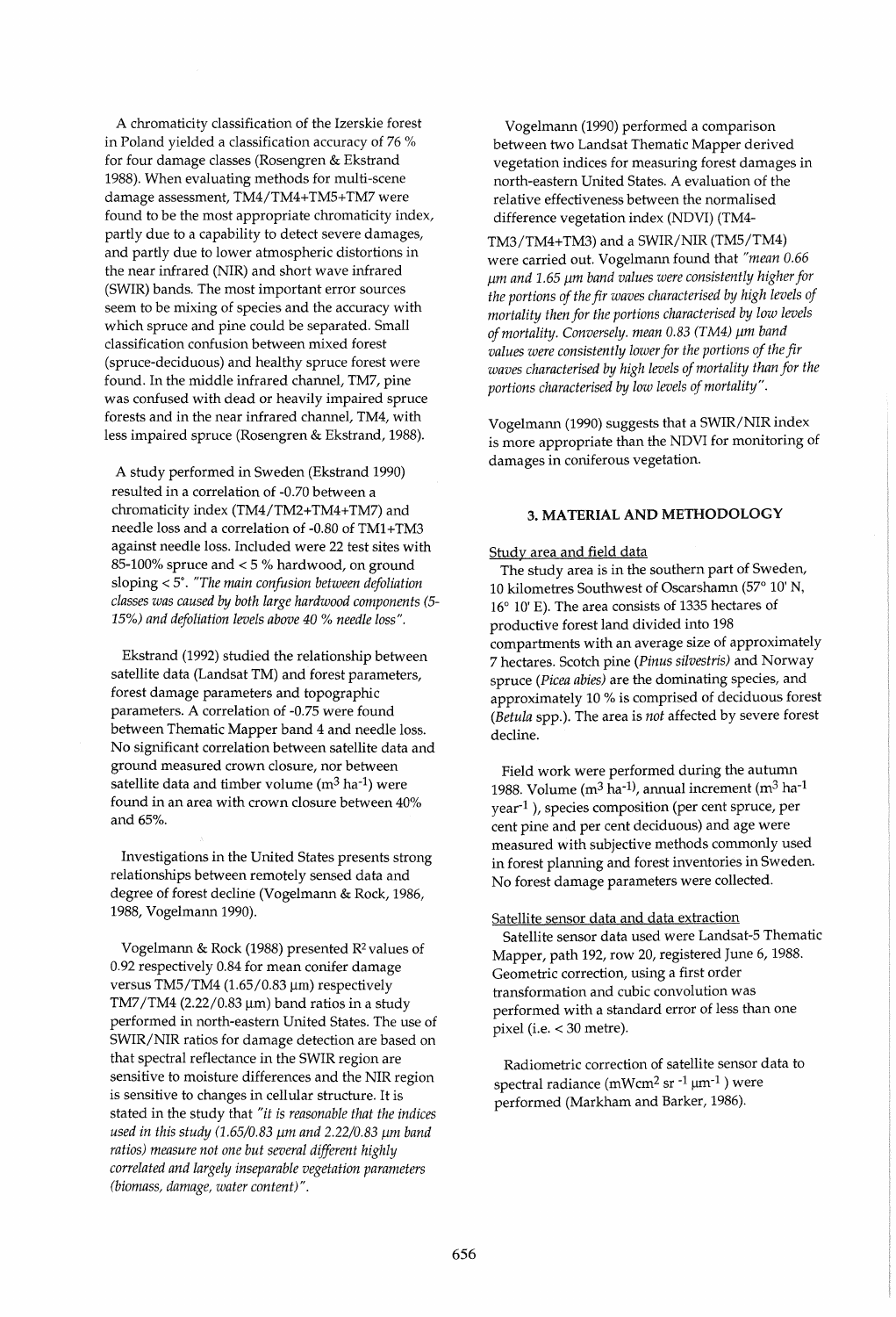Delineation of the compartments was performed in a combined image processing system/Geographical Information System through visual interpretation and interactive delineation on the screen. Maps and aerial photographs supported the delineation. Uncertain delineation's were checked during the fieldwork and corrections performed. For each compartment, the mean spectral radiance value in each band was calculated from all pixels except the border pixels. The mean number of pixels per compartment were 69.

The six vegetation indices calculated were TM4/TM4+TM5+TM7 (4/457) (Rosengren & Ekstrand 1988) TM4/TM2+TM4+TM7 (4/247) and TM1 + TM3 (1 +3) (Ekstrand 1990), TM7/TM4 (7/4) and TM5/TM4 (5/4) (Vogelmann & Rock, 1988) and TM4-TM3/TM4+TM3 (NDVI).

#### 4. RESULTS

All correlation coefficients except one (r=0.02, between  $4/247$  and m<sup>3</sup> ha<sup>-1</sup>) between the six vegetation indices and forest stand parameters were significantly separated from 0 at the 0.05 significance level (Table 1). The strongest correlation was between TM1+TM3 and  $m^3$  ha<sup>-1</sup> ( $r = -0.72$ ).

Statistical methodology

Analysing all the 198 forest stands together will result in a rather non homogeneous data set. Three different stratifications were performed on basis of volume and species composition to increase the homogeneity in the data set and to minimise the influence from non wanted compartments (pine dominated compartments, plantations and clear cuts).

Multiple regression were performed through the method of least squares (William's, 1984). To identify the subset of parameters with largest influence a stepwise regression was used. The stepwise procedure looked for variables not yet in the equation whose F-statistics were greater than 4. Forest stand parameters were used as independent variables and the vegetation indices as dependent variables.

| Table 1. Correlation coefficients between coniferous forest stand parameters and vegetation |  |
|---------------------------------------------------------------------------------------------|--|
| indices, n = 198.                                                                           |  |
|                                                                                             |  |

| <b>Indices</b> | $m3$ ha <sup>-1</sup> | $m3$ ha <sup>-1</sup> year <sup>-1</sup> | $%$ spruce | $%$ pine | % deciduous |
|----------------|-----------------------|------------------------------------------|------------|----------|-------------|
| 4/457          | 0.53                  | 0.50                                     | 0.48       | $-0.59$  | 0.30        |
| 4/247          | $-0.02$               | 0.56                                     | 0.30       | $-0.63$  | 0.62        |
| $1 + 3$        | $-0.72$               | $-0.30$                                  | $-0.34$    | 0.40     | $-0.19$     |
| 7/4            | $-0.54$               | $-0.44$                                  | $-0.43$    | 0.53     | $-0.29$     |
| 5/4            | $-0.52$               | $-0.49$                                  | $-0.47$    | 0.58     | $-0.30$     |
| <b>NDVI</b>    | 0.18                  | 0.56                                     | 0.38       | $-0.64$  | 0.54        |

Table 2a. No stratification. Selection criteria 1 and 2, n, first, second and third variable entered by stepwise multiple regression followed by their coefficient of determination  $(R^2)$ , ind = index

| Criteria 1               | Criteria 2 | n   |          | $R^2$ | $\mathbf{2}$ | $R^2$ | 3        | $R^2$ | index       |
|--------------------------|------------|-----|----------|-------|--------------|-------|----------|-------|-------------|
| $\overline{\phantom{a}}$ | $\sim$     | 198 | $%$ pine | 0.34  | volume       | 0.55  | % decid  | 0.62  | 4/457       |
| ٠                        | ۰          | 198 | % pine   | 0.40  | % decid      | 0.53  | age      | 0.56  | 4/247       |
|                          | ٠          | 198 | volume   | 0.30  | age          | 0.51  | $%$ pine | 0.59  | 7/4         |
| ۰                        |            | 198 | volume   | 0.53  | age          | 0.65  | % decid  | 0.69  | $1+3$       |
| $\mathbf{r}$             | ۰          | 198 | $%$ pine | 0.33  | volume       | 0.53  | age      | 0.61  | 5/4         |
| ٠                        | ۰          | 198 | $%$ pine | 0.41  | % decid      | 0.48  | volume   | 0.53  | <b>NDVI</b> |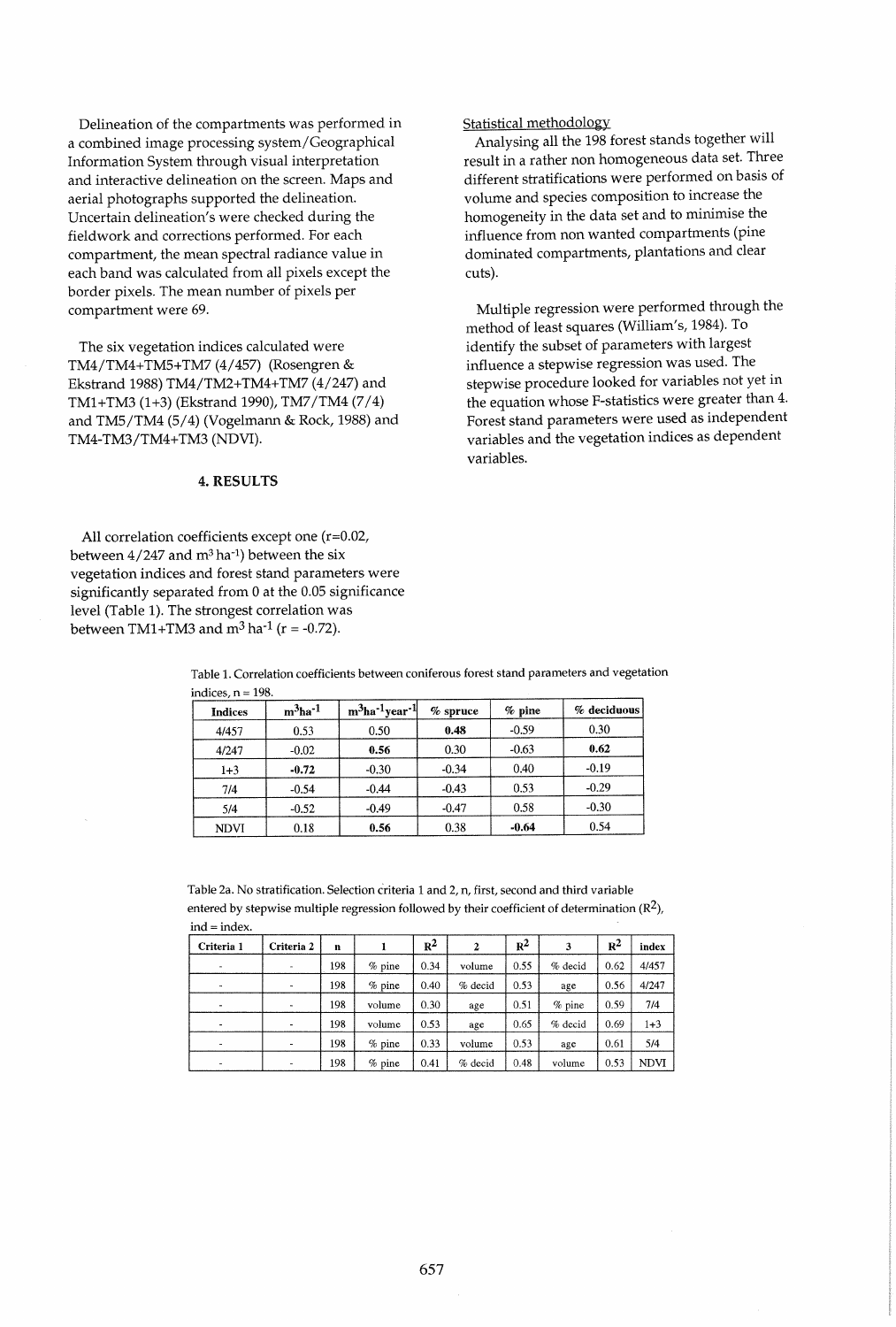Table 2b. Compartments with > 75 % spruce included. Selection criteria 1 and 2, n, first, second and third variable entered by stepwise multiple regression followed by their coefficient of determination  $(R^2)$ , ind = vegetation index.

| Criteria 1       | Criteria 2 | n  | $\cdot$  | $R^2$ | 2          | $R^2$ | 3              | $R^2$ | index |
|------------------|------------|----|----------|-------|------------|-------|----------------|-------|-------|
| $> 75$ % spruce  |            | 39 | volume   | 0.26  | % pine     | 0.49  | $\blacksquare$ | ۰     | 4/457 |
| $> 75 \%$ spruce |            | 39 | % decid  | 0.16  | $%$ pine   | 0.34  |                | ۰     | 4/247 |
| $> 75$ % spruce  |            | 39 | volume   | 0.28  | % pine     | 0.48  |                |       | 7/4   |
| $> 75$ % spruce  |            | 39 | volume   | 0.58  | $%$ pine   | 0.66  |                | ۰     | 1+3   |
| $> 75$ % spruce  | ٠          | 39 | volume   | 0.25  | % pine     | 0.49  | $\blacksquare$ | ۰     | 5/4   |
| $> 75\%$ spruce  |            | 39 | $%$ pine | 0.17  | $%$ spruce | 0.30  |                | ۰     | NDVI  |

Table 2c. Compartments with > 75 % spruce and > 50 m<sup>3</sup> ha<sup>-1</sup> included. Selection criteria 1 and 2, n, first, second and third variable entered by stepwise multiple regression followed by their coefficient of determination  $(R^2)$ , ind= vegetation index.

| Criteria 1      | Criteria 2                         | n  |          | $R^2$ |         | $R^2$ | 3 | $R^2$                    | index       |
|-----------------|------------------------------------|----|----------|-------|---------|-------|---|--------------------------|-------------|
| $> 75$ % spruce | $> 50 \text{ m}^3 \text{ ha}^{-1}$ | 33 | ann. inc | 0.14  |         |       |   | $\overline{\phantom{a}}$ | 4/457       |
| $> 75$ % spruce | $> 50 \text{ m}^3 \text{ ha}^{-1}$ | 33 | age      | 0.32  | % decid | 0.58  |   | $\overline{\phantom{a}}$ | 4/247       |
| $> 75$ % spruce | $> 50 \text{ m}^3 \text{ ha}^{-1}$ | 33 |          |       |         |       |   | $\overline{\phantom{a}}$ | 7/4         |
| $> 75\%$ spruce | $> 50 \text{ m}^3 \text{ ha}^{-1}$ | 33 | volume   | 0.39  | %spruce | 0.49  |   | ۰                        | $1 + 3$     |
| $> 75$ % spruce | $> 50 \text{ m}^3 \text{ ha}^{-1}$ | 33 | ann. inc | 0.14  | % decid | 0.47  |   | ٠                        | 5/4         |
| $> 75$ % spruce | $> 50 \text{ m}^3 \text{ ha}^{-1}$ | 33 | age      | 0.24  | % decid | 0.47  |   | ۰                        | <b>NDVI</b> |

Table 2d. Compartments with > 90 % spruce included. Selection criteria 1 and 2, n, first, second and third variable entered by stepwise multiple regression followed by their coefficient of determination  $(R^2)$ , ind= vegetation index.

| Criteria 1       | Criteria 2               | n  | . - 0 -                  | $R^2$                    | 2 | $R^2$                    | 3                        | $R^2$ | index       |
|------------------|--------------------------|----|--------------------------|--------------------------|---|--------------------------|--------------------------|-------|-------------|
| $> 90 \%$ spruce | $\overline{\phantom{a}}$ | 20 | age                      | 0.24                     | ۰ | ۰                        |                          |       | 4/457       |
| $> 90\%$ spruce  | ٠                        | 20 | age                      | 0.41                     |   |                          | $\overline{\phantom{a}}$ |       | 4/247       |
| $> 90\%$ spruce  | ٠                        | 20 | $\overline{\phantom{a}}$ | $\overline{\phantom{a}}$ |   | ۰                        |                          |       | 7/4         |
| $> 90\%$ spruce  | $\overline{\phantom{a}}$ | 20 | volume                   | 0.57                     |   | $\overline{\phantom{a}}$ |                          |       | $1 + 3$     |
| $> 90 \%$ spruce |                          | 20 | age                      | 0.25                     | ۰ | ۰                        |                          |       | 5/4         |
| $> 90\%$ spruce  |                          | 20 | age                      | 0.34                     | - | ٠                        |                          |       | <b>NDVI</b> |

Three stratifications based on per cent spruce and on volume were performed (Tables 2b-d). Criteria 1 and Criteria 2 are the selection criteria used for the stratifications. The first variable entered in the stepwise multiple regression are denoted 1 followed by the R2 value for that variable, 2, 3 are the second and third variables entered by the regression followed by their  $\mathbb{R}^2$  values, "-" means that no more variables were entered, ind is the index used as dependent variable (%decid = % deciduous).

Coefficients of determination between 0.53 (NDVI) and  $0.69$  (1+3) were obtained for the regressions calculated on the three first entered variables when no stratification were performed. Volume and % pine were the variables with strongest influence (Table 2a).

Coefficients of determination between 0.34 (2/247) and  $0.66$  (1+3) were obtained for the regression calculated on the two first entered variables when compartments with> 75 % spruce were included. Volume and % pine were the variables with the strongest influence (Table 2b).

Coefficients of determination between 0.14 (4/457) and 0.58 (4/247) were obtained for the regressions calculated on the one or two first entered variables when compartments with > 75 % spruce and > 50 m<sup>3</sup> ha-1 were included (Table 2c).

Coefficients of determination between 0.34 (NDVI) and  $0.57$  (1+3) were obtained for the regressions calculated on the first entered variable when compartments with> 90 % spruce included, (Table 2d)

The vegetation index 1+3 had the largest coefficients of determination in all stratification's except in table 2c were 4/247 had the largest coefficients of determination. In two cases, no variables where entered in the regression for the dependent variable 7/4 (Table 2c and 2d).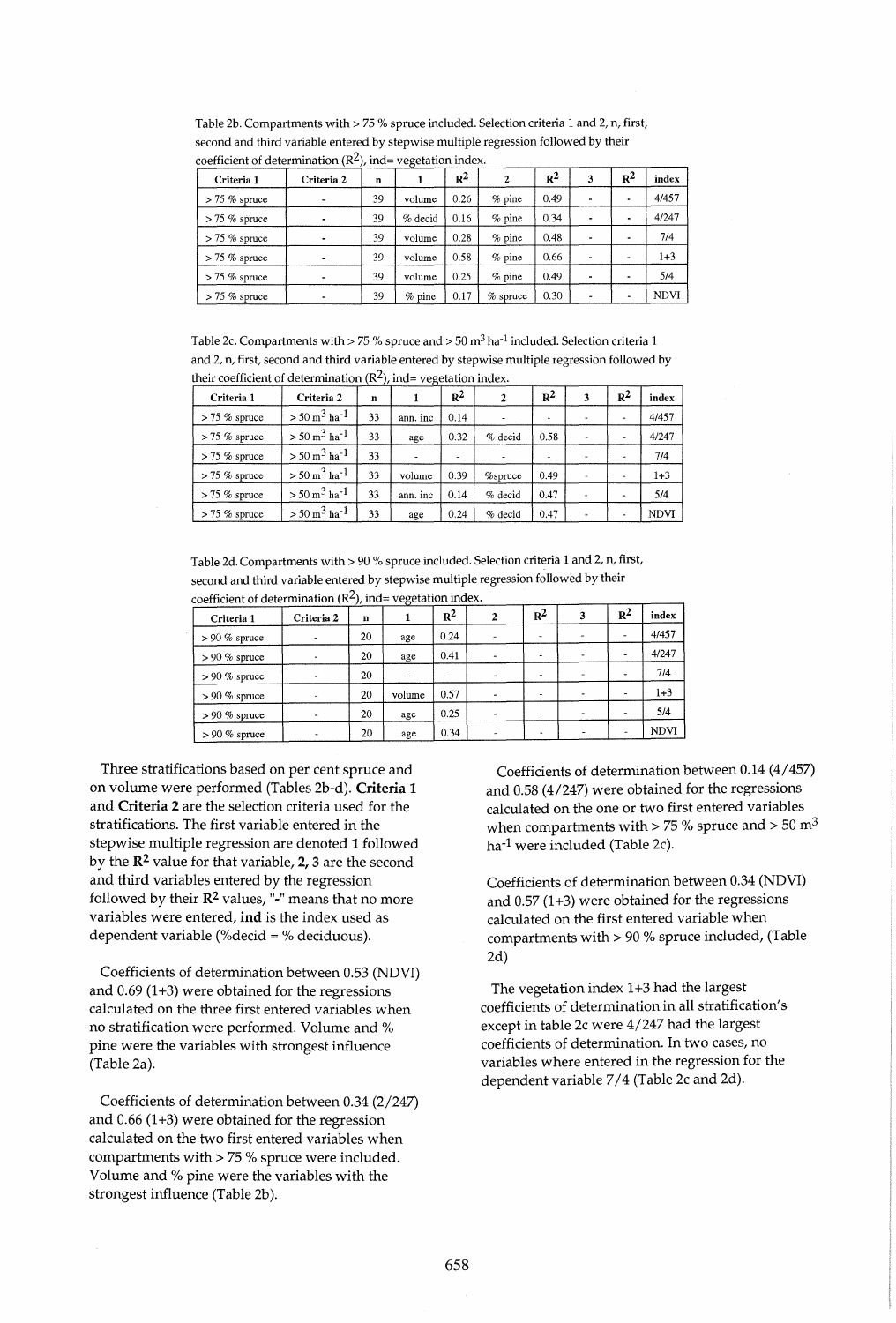#### 5. DISCUSSION

The results in Table 2a-2d indicates a difference in the influence from forest stand parameters on the vegetation indices studied. Analysing all the 198 compartments (Table 2a) including clear cuts, compartments dominated by pine and young compartments is not very representative for older spruce dominated forests exposed to forest decline

Analysing compartments with  $> 75$  % spruce, with clear cuts and young compartments with low volumes still included, could partly explain the influence from the volume of the compartments in this stratification (Table 2b).

Compartments with  $> 75$  % spruce and  $> 50$  m<sup>3</sup> ha- $1$  (Table 2c) are perhaps most comparable to the sites investigated in other studies (see section 2). Significant influence from per cent deciduous forest in this stratification agrees with Ekstrand (1990) who meant that a hardwood component varying more than 5 % disturbs the damage detection. No significant influence where found on 7/4 and low influence on  $4/457$  ( $R^2=0.14$ ).

### Sources of error

There are differences in data processing, natural vegetation types and species composition between this study and studies mentioned above (section 2). These differences reduce the comparability between the influence from stand parameters on vegetation indices used for forest damage assessment in this study and in other studies. I.e. it is *not* possible to say that 47 per cent of the variation in TM5/TM4 (Table 2c) can be explained by  $m<sup>3</sup>$  ha<sup>-1</sup> and %spruce in another environment (central Europe, North America) than the one were the study were performed (Sweden).

The area in this study are not affected by forest decline which make this results less comparable to results obtained in areas with sever forest decline.

## 6. CONCLUSION

Coniferous forest stand parameters significantly influence vegetation indices used for forest damage assessment. Knowledge about this influence can be useful in forthcoming work aiming to accurately localise and quantify coniferous forest damage.

#### 7. ACKNOWLEDGEMENTS

The field work was performed by SILVI NOVA, Landskrona, Sweden. The image processing were partly performed by SATIMAGE, Kiruna Sweden.

#### 8. REFERENCES

Alfoeldi, T. and Munday, 1978. Water quality analysis by digital chromaticity analysis of Landsat data. Canadian Journal of Remote Sensing., Vol. 4, No.2, pp. 108-126.

Ardö, J., 1992, Volume quantification of coniferous forest compartments using spectral radiance recorded by Landsat Thematic Mapper. International Journal of Remote Sensing, in press.

Ekstrand, S., 1990. Detection of moderate damage on Norway spruce using Landsat TM data and digital stand data. IEEE Transactions on GeoScience and Remote Sensing. Vol. 28, No. 4 July 1990.

Ekstrand, S., 1992. Forest decline monitoring using Landsat TM, digital stand data and DEMs. Proceedings of International Space Year Conference in Munich, Germany 30 March - 4 April 1992.

Horler, D.N.H. and Ahern, F.J., 1986, Forestry Information Content of Thematic Mapper data. International Journal of Remote Sensing, 7,405-428.

Markham, B. L. & Barker, J. L., 1986. LANDSAT MSS and TM Post-Calibration Dynamic Ranges, Exoatmospheric Relflectances and At-Satellite Temperatures. LANDSAT Technical notes, no. 1. NASA/Goddard Space Flight Centre, Greebely, MD 20771.

Poso, S., Paananen, R. & Similä, M., 1987. forest inventory by compartments using satellite imagery. Silva Fennica, vol. 21 no 1:69-94.

Rosengren, M. & Ekstrand, S., 1988. A method aiming at monitoring large-area forest decline using satellite imagery. Proceedings: Seminar on remote Sensing of Forest Decline Attributed to Air Pollution. IIASA April 1988.

Vogelmann, J. E. & Rock, B. N., 1986. Assessing forest decline in coniferous forests of Vermont using NS-OOl Thematic Mapper Simulator data. International Journal of Remote Sensing, Vol. 7, No. 10, 1303-1321.

Vogelmann, J. E. & Rock, B. N., 1988. Assessing forest damage in high-elevation coniferous forests in Vermont and New Hampshire using Thematic Mapper data. Remote Sensing of Environment. 24:227-246.